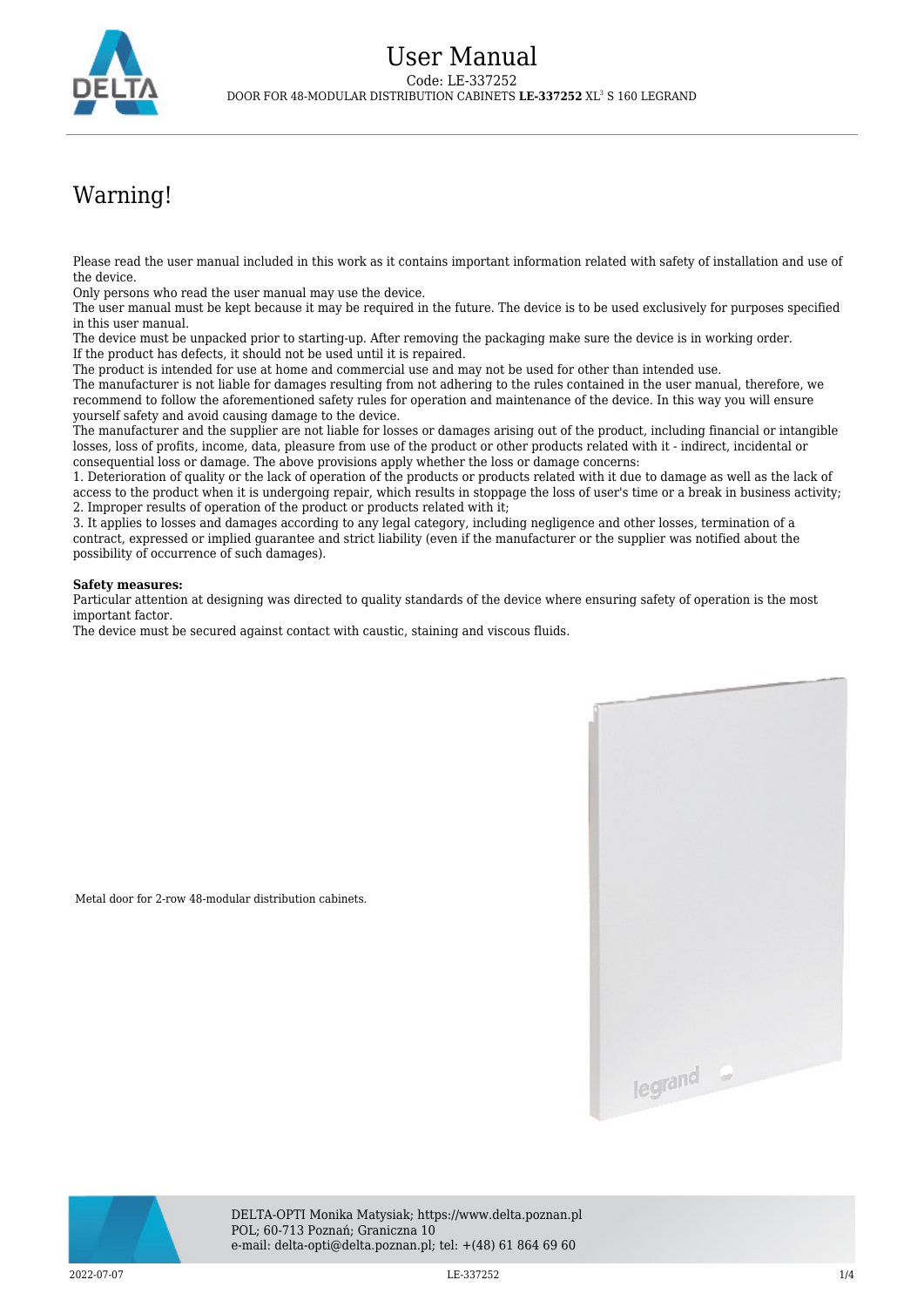

## User Manual Code: LE-337252 DOOR FOR 48-MODULAR DISTRIBUTION CABINETS **LE-337252** XL<sup>3</sup> S 160 LEGRAND

| Application:          | Distribution cabinets 2 x 24-modular - XL <sup>3</sup> S 160                |
|-----------------------|-----------------------------------------------------------------------------|
| Transparent door:     |                                                                             |
| Main features:        | • Reversible door<br>• 1 closing point<br>• Supplied with handle in the kit |
| Material:             | Steel                                                                       |
| Color:                | White                                                                       |
| Safety class:         | Grade 2                                                                     |
| Complies with norms:  | IEC 60695-2-1                                                               |
| Weight:               | 2.724 kg                                                                    |
| Dimensions:           | 547 x 394 x 27 mm                                                           |
| Manufacturer / Brand: | LEGRAND                                                                     |
| Guarantee:            | 2 years                                                                     |

Front view:



Rear view:

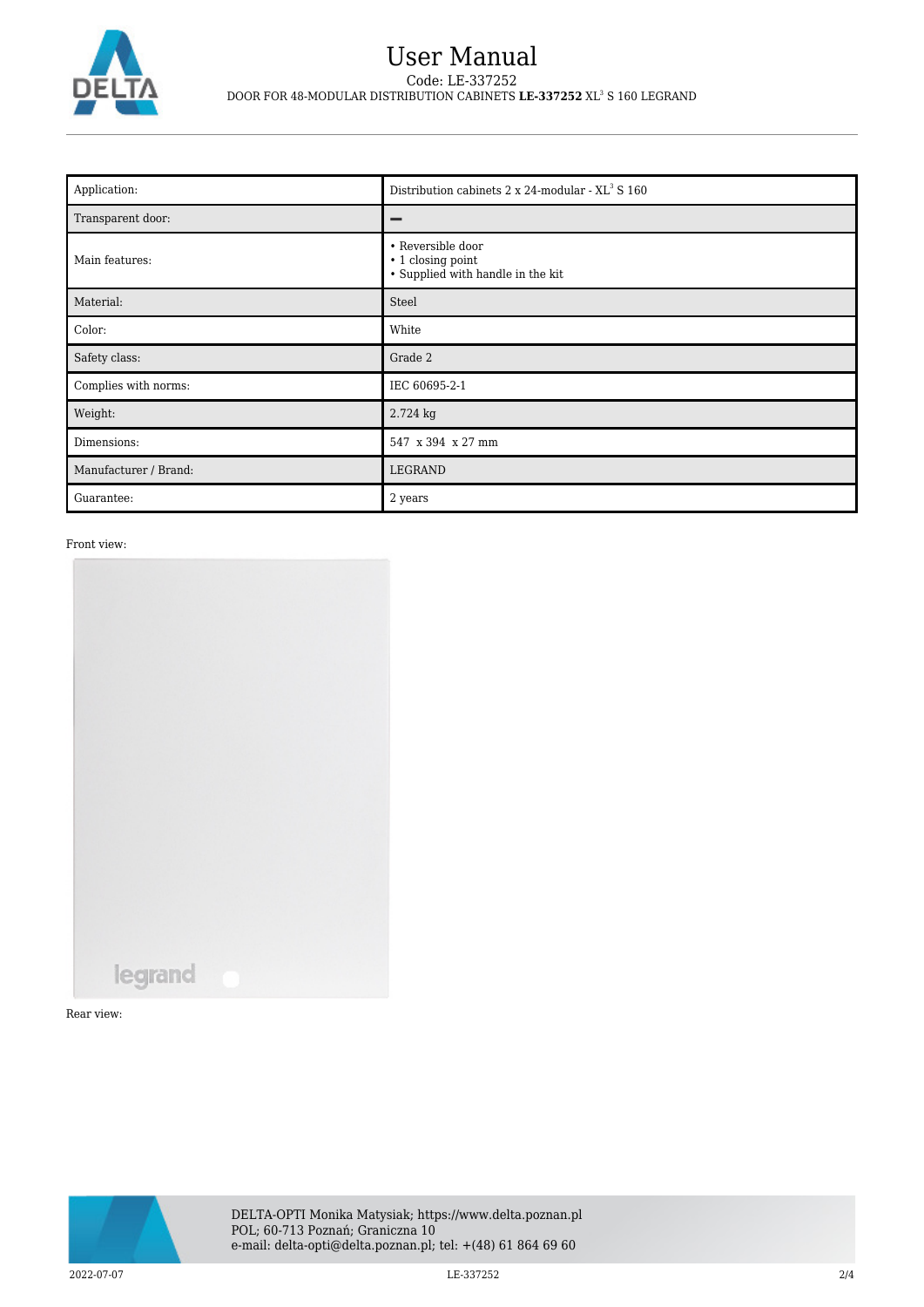



In the kit: